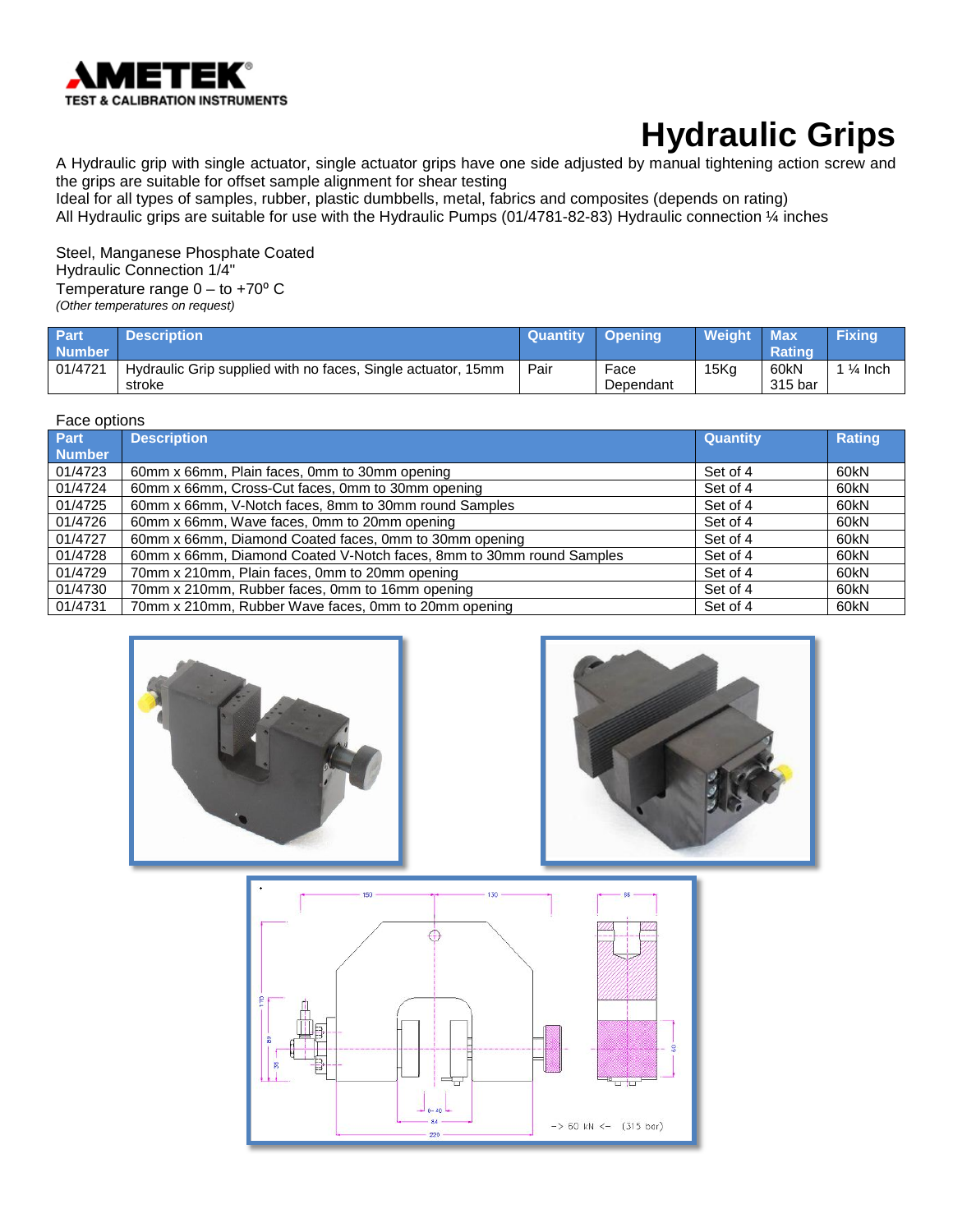

A Hydraulic grips with dual actuator; ideal for all types of samples, rubber, plastic dumbbells, metal, fabrics and composites (depends on rating)

All Hydraulic grips are suitable for use with the Hydraulic Pumps (01/4781-82-83) Hydraulic connection ¼ inches

Steel, Manganese Phosphate Coated Hydraulic Connection 1/4" Temperature range  $0 -$  to +70 $\degree$  C *(Other temperatures on request)*

| <b>Part</b><br><b>Number</b> | <b>Description</b>                                                   | Quantity | <b>Coening</b>    | <b>Weight</b> | <b>Max</b><br><b>Rating</b> | <b>Fixing</b>        |
|------------------------------|----------------------------------------------------------------------|----------|-------------------|---------------|-----------------------------|----------------------|
| 01/4721                      | Hydraulic Grip supplied with no faces, Dual actuator, 15mm<br>stroke | Pair     | Face<br>Dependant | 15Kg          | 60kN<br>315 bar             | 1 $\frac{1}{4}$ Inch |

### Face options

| <b>Part</b>   | <b>Description</b>                                                   | <b>Quantity</b> | <b>Rating</b> |
|---------------|----------------------------------------------------------------------|-----------------|---------------|
| <b>Number</b> |                                                                      |                 |               |
| 01/4723       | 60mm x 66mm, Plain faces, 0mm to 30mm opening                        | Set of 4        | 60kN          |
| 01/4724       | 60mm x 66mm, Cross-Cut faces, 0mm to 30mm opening                    | Set of 4        | 60kN          |
| 01/4725       | 60mm x 66mm, V-Notch faces, 8mm to 30mm round Samples                | Set of 4        | 60kN          |
| 01/4726       | 60mm x 66mm, Wave faces, 0mm to 20mm opening                         | Set of 4        | 60kN          |
| 01/4727       | 60mm x 66mm, Diamond Coated faces, 0mm to 30mm opening               | Set of 4        | 60kN          |
| 01/4728       | 60mm x 66mm, Diamond Coated V-Notch faces, 8mm to 30mm round Samples | Set of 4        | 60kN          |
| 01/4729       | 70mm x 210mm, Plain faces, 0mm to 20mm opening                       | Set of 4        | 60kN          |
| 01/4730       | 70mm x 210mm, Rubber faces, 0mm to 16mm opening                      | Set of 4        | 60kN          |
| 01/4731       | 70mm x 210mm, Rubber Wave faces, 0mm to 20mm opening                 | Set of 4        | 60kN          |

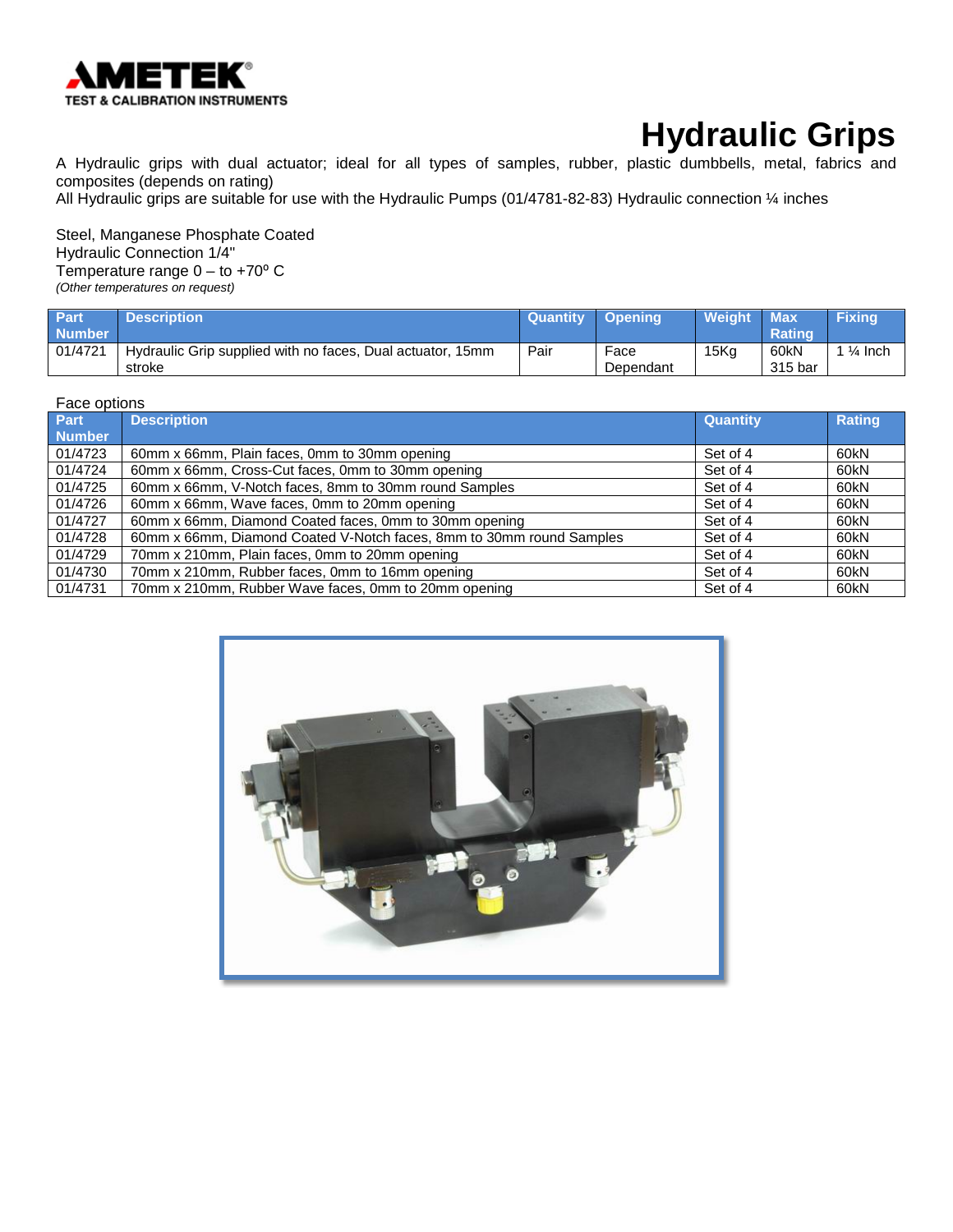

A Hydraulic grips with single actuator, single actuator grips have one side adjusted by manual tightening action screw, and the grips are suitable for offset sample alignment for shear testing Ideal for all types of samples, rubber, plastic dumbbells, metal, fabrics and composites (depends on rating)

All Hydraulic grips are suitable for use with the Hydraulic Pumps (01/4781-82-83) Hydraulic connection ¼ inches

Steel, Manganese Phosphate Coated Hydraulic Connection 1/4" Temperature range  $0 -$  to +70 $\degree$  C *(Other temperatures on request)*

| <b>Part</b><br>Number | <b>Description</b>                                                     | <b>Quantity</b> | Opening           | Weight           | <b>Max</b><br><b>Rating</b> | <b>Fixing</b>      |
|-----------------------|------------------------------------------------------------------------|-----------------|-------------------|------------------|-----------------------------|--------------------|
| 01/4732               | Hydraulic Grip supplied with no faces, Single actuator, 15mm<br>stroke | Pair            | Face<br>Dependant | 55K <sub>a</sub> | 180kN<br>315 bar            | $\frac{1}{4}$ Inch |

| Part<br><b>Number</b> | <b>Description</b>                                    | <b>Quantity</b> | <b>Rating</b> |
|-----------------------|-------------------------------------------------------|-----------------|---------------|
| 01/4734               | 60mm x 66mm, Plain faces, 0mm to 30mm opening         | Set of 4        | 180kN         |
| 01/4735               | 70mm x 120mm, Cross-Cut faces, 0mm to 30mm            | Set of 4        | 180kN         |
| 01/4736               | 60mm x 66mm, V-Notch faces, 8mm to 30mm round Samples | Set of 4        | 180kN         |
| 01/4737               | 70mm x 210mm, Wave faces, 0mm to 20mm opening         | Set of 4        | 180kN         |
| 01/4787               | 70mm x 210mm, Diamond coated jaw set                  | Set of 4        | 180kN         |



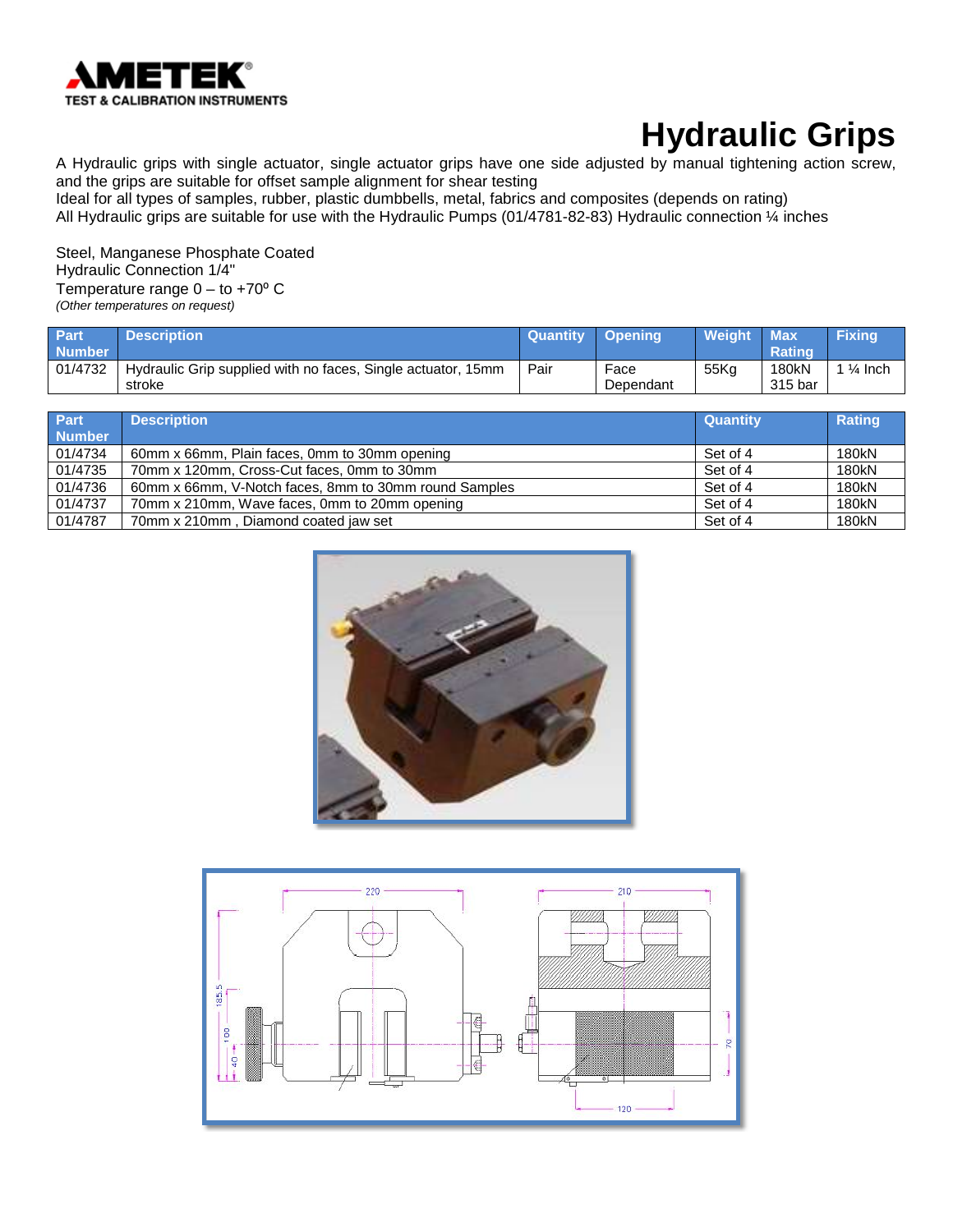

A Hydraulic grips with dual actuator; ideal for all types of samples, rubber, plastic dumbbells, metal, fabrics and composites (depends on rating)

All Hydraulic grips are suitable for use with the Hydraulic Pumps (01/4781-82-83) Hydraulic connection ¼ inches

Steel, Manganese Phosphate Coated Hydraulic Connection 1/4" Temperature range 0 – to +70° C *(Other temperatures on request)*

| Part          | <b>Description</b>                                         | <b>Quantity</b> | ∣ Opening' | Weight | <b>Max</b>    | <b>Fixing</b> |
|---------------|------------------------------------------------------------|-----------------|------------|--------|---------------|---------------|
| <b>Number</b> |                                                            |                 |            |        | <b>Rating</b> |               |
| 01/4733       | Hydraulic Grip supplied with no faces, Dual actuator, 15mm | Pair            | Face       | 37Kg   | 180kN         | '¼ Inch       |
|               | stroke                                                     |                 | Dependant  |        | 315 bar       |               |

| <b>Part</b><br><b>Number</b> | <b>Description</b>                                     | <b>Quantity</b> | <b>Rating</b> |
|------------------------------|--------------------------------------------------------|-----------------|---------------|
| 01/4734                      | 70mm x 210mm, Plain faces, 0mm to 30mm opening         | Set of 4        | 180kN         |
| 01/4735                      | 70mm x 120mm, Cross-Cut faces, 0mm to 30mm             | Set of 4        | 180kN         |
| 01/4736                      | 70mm x 210mm, V-Notch faces, 8mm to 30mm round Samples | Set of 4        | 180kN         |
| 01/4737                      | 70mm x 210mm, Wave faces, 0mm to 20mm opening          | Set of 4        | 180kN         |
| 01/4787                      | 70mm x 210mm, Diamond coated jaw set                   | Set of 4        | 180kN         |